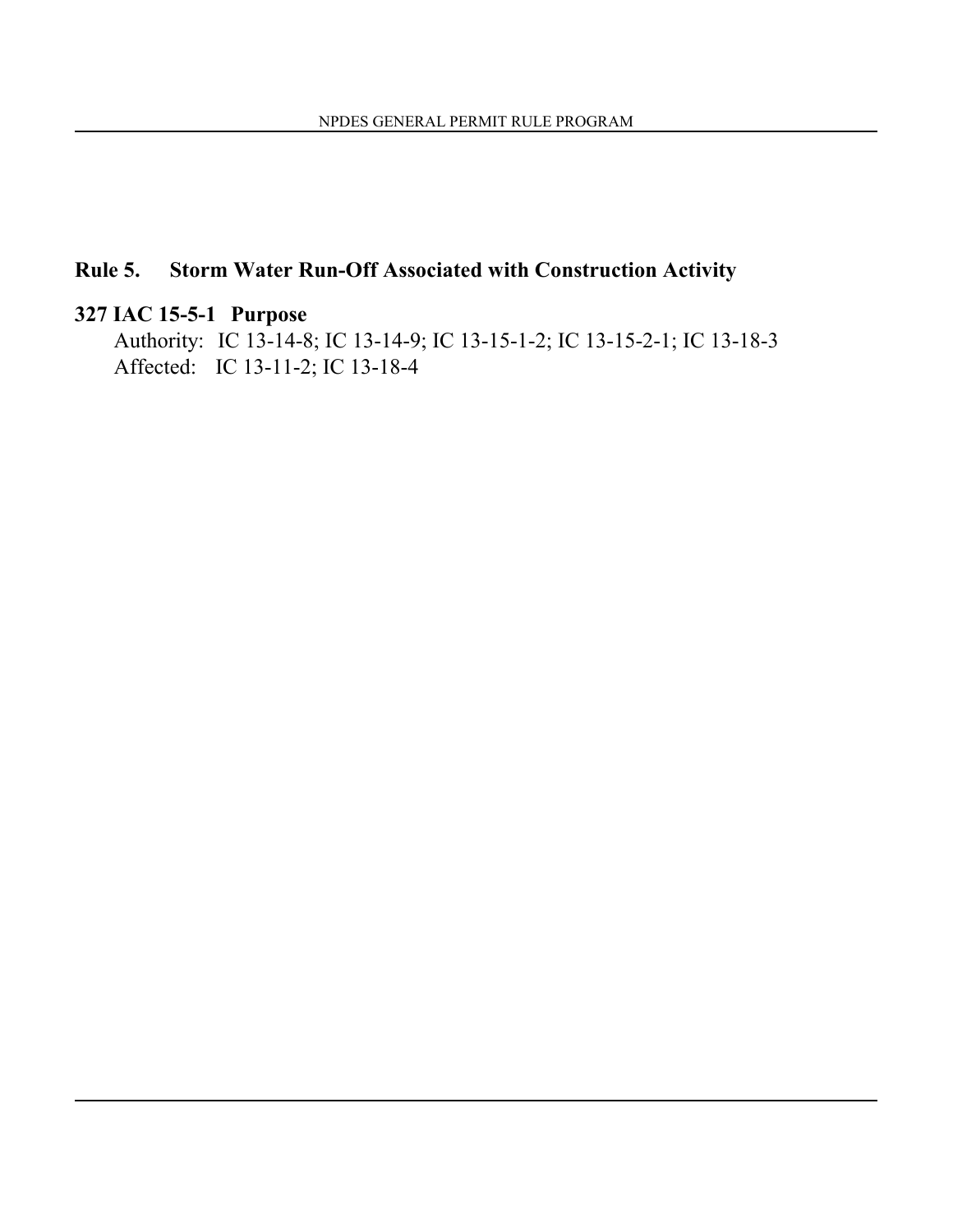Sec. 1. The purpose of this rule is to establish requirements for storm water discharges from construction activities of one (1) acre or more so that the public health, existing water uses, and aquatic biota are protected. *(Water Pollution Control Board; 327 IAC 15-5-1; filed Aug 31, 1992, 5:00 p.m.: 16 IR 23; errata, 16 IR 898; readopted filed Jan 10, 2001, 3:23 p.m.: 24 IR 1518; filed Oct 27, 2003, 10:15 a.m.: 27 IR 833)*

## **327 IAC 15-5-2 Applicability of general permit rules**

Authority: IC 13-14-8; IC 13-14-9; IC 13-15-1-2; IC 13-15-2-1; IC 13-18-3 Affected: IC 13-11-2; IC 13-18-4; IC 14-34

Sec. 2. (a) The requirements under this rule apply to all persons who:

(1) do not obtain an individual NPDES permit under 327 IAC 15-2-6;

(2) meet the general permit rule applicability requirements under 327 IAC 15-2-3; and

(3) are involved in construction activity, except operations that result in the land disturbance of less than one (1) acre of total land area as determined under subsection (h) and are not part of a larger common plan of development or sale.

(b) The requirements under this rule do not apply to persons who are involved in:

(1) agricultural land disturbing activities; or

(2) forest harvesting activities.

(c) The requirements under this rule do not apply to the following activities, provided other applicable permits contain provisions requiring immediate implementation of soil erosion control measures:

(1) Landfills that have been issued a certification of closure under 329 IAC 10.

(2) Coal mining activities permitted under IC 14-34.

(3) Municipal solid waste landfills that are accepting waste pursuant to a permit issued by the department under 329 IAC 10 that contains equivalent storm water requirements, including the expansion of landfill boundaries and construction of new cells either within or outside the original solid waste permit boundary.

(d) The project site owner has the following responsibilities:

(1) Complete a sufficient notice of intent letter.

(2) Ensure that a sufficient construction plan is completed and submitted in accordance with section 6 of this rule.

(3) Ensure compliance with this rule during:

(A) the construction activity; and

(B) implementation of the construction plan.

(4) Notify the department with a sufficient notice of termination letter.

(5) Ensure that all persons engaging in construction activities on a permitted project site comply with the applicable requirements of this rule and the approved construction plan.

(e) For off-site construction activities that provide services (for example, road extensions, sewer, water, and other utilities) to a permitted project site, these off-site activity areas must be considered a part of the permitted project site when the activity is under the control of the project site owner.

(f) For an individual lot where land disturbance is expected to be one (1) acre or more and the lot lies within a project site permitted under this rule, the individual lot owner shall:

(1) complete his or her own notice of intent letter; and

(2) ensure that a sufficient construction plan is completed and submitted in accordance with section 6 of this rule.

(g) For an individual lot where the land disturbance is less than one (1) acre and the lot lies within a project site permitted under this rule, the individual lot operator shall be in accordance with the following:

(1) Comply with:

(A) the provisions and requirements of the plan developed by the project site owner; and

(B) section 7.5 of this rule.

(2) Does not need to submit a notice of intent letter and construction plans.

(h) Multilot project sites are regulated by this rule in accordance with the following:

(1) A determination of the area of land disturbance shall be calculated by adding the total area of land disturbance for improvements, such as roads, utilities, or common areas, and the expected total disturbance on each individual lot, as determined by the following: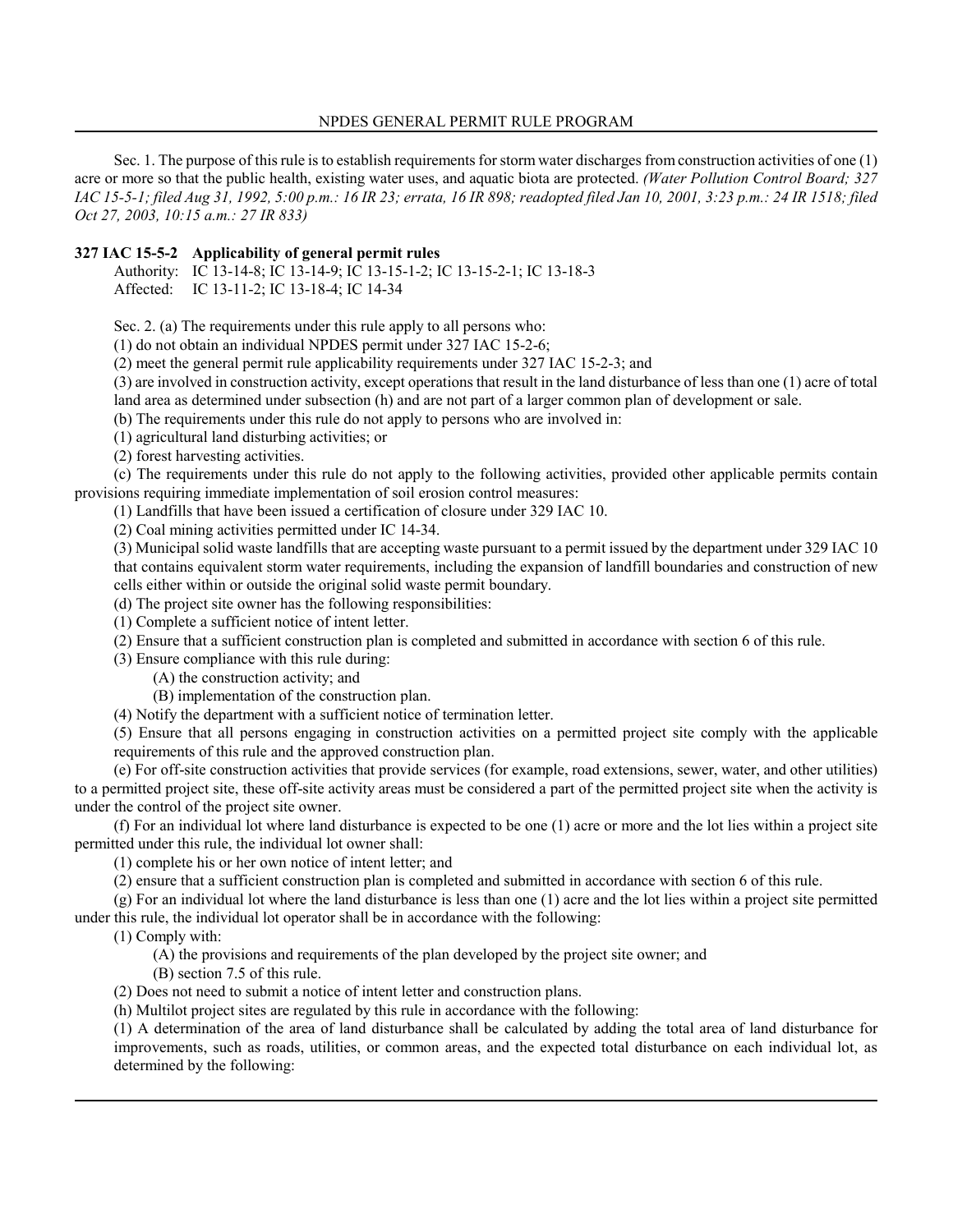(A) For a single-family residential project site where the lots are one-half (0.5) acre or more, one-half (0.5) acre of land disturbance must be used as the expected lot disturbance.

(B) For a single-family residential project site where the lots are less than one-half (0.5) acre in size, the total lot must be calculated as being disturbed.

(C) To calculate lot disturbance on all other types of project sites, such as industrial and commercial project sites, the following apply:

(i) Where lots are one (1) acre or greater in size, a minimum of one (1) acre of land disturbance must be calculated as the expected lot disturbance.

(ii) Where the lots are less than one (1) acre in size, the total lot must be calculated as being disturbed.

(2) For purposes of this rule, strip developments:

(A) are considered as one (1) project site; and

(B) must comply with this rule;

unless the total combined disturbance on all individual lots is less than one (1) acre and is not part of a larger common plan of development or sale.

(i) Submittal of a notice of intent and construction plans is not required for construction activities associated with a singlefamily residential dwelling disturbing less than five (5) acres when the dwelling is not part of a larger common plan of development or sale. Provisions in section 7(b)(1) through 7(b)(5), 7(b)(10) through 7(b)(17), 7(b)(19), and 7(b)(20) of this rule shall be complied with throughout construction activities and until the areas are permanently stabilized.

(j) The department may waive the permit requirements under this rule for construction activities that disturb less than five (5) acres where the waiver applicant determined by the commissioner certifies that:

(1) a total maximum daily load (TMDL) for the pollutants of concern from storm water discharges associated with construction activity indicates that controls on construction site discharges are not needed to protect water quality; or

(2) in receiving waters that do not require a TMDL study, an equivalent analysis demonstrates water quality is not threatened by storm water discharges, and it has been determined that allocations for the pollutants of concern from the construction site discharges are not needed to protect water quality based on consideration of existing in-stream concentrations, expected growth in pollutant contributions from all sources, and a margin of safety.

*(Water Pollution Control Board; 327 IAC 15-5-2; filed Aug 31, 1992, 5:00 p.m.: 16 IR 23; readopted filed Jan 10, 2001, 3:23 p.m.: 24 IR 1518; filed Oct 27, 2003, 10:15 a.m.: 27 IR 833)*

#### **327 IAC 15-5-3 General permit rule boundary**

Authority: IC 13-14-8; IC 13-14-9; IC 13-15-1-2; IC 13-15-2-1; IC 13-18-3 Affected: IC 13-11-2; IC 13-18-4

Sec. 3. This general permit covers all lands within Indiana. *(Water Pollution Control Board; 327 IAC 15-5-3; filed Aug 31, 1992, 5:00 p.m.: 16 IR 23; readopted filed Jan 10, 2001, 3:23 p.m.: 24 IR 1518; filed Oct 27, 2003, 10:15 a.m.: 27 IR 834)*

#### **327 IAC 15-5-4 Definitions**

Authority: IC 13-14-8; IC 13-14-9; IC 13-15-1-2; IC 13-15-2-1; IC 13-18-3 Affected: IC 13-11-2; IC 14-32; IC 14-34

Sec. 4. In addition to the definitions contained in IC 13-11-2, 327 IAC 1, 327 IAC 5, and 327 IAC 15-1-2, the following definitions apply throughout this rule:

(1) "Agricultural conservation practices" means practices that are constructed on agricultural land for the purposes of controlling soil erosion and sedimentation. These practices include grass waterways, sediment basins, terraces, and grade stabilization structures.

(2) "Agricultural land disturbing activity" means tillage, planting, cultivation, or harvesting operations for the production of agricultural or nursery vegetative crops. The term also includes pasture renovation and establishment, the construction of agricultural conservation practices, and the installation and maintenance of agricultural drainage tile. For purposes of this rule, the term does not include land disturbing activities for the construction of agricultural related facilities, such as:

(A) barns;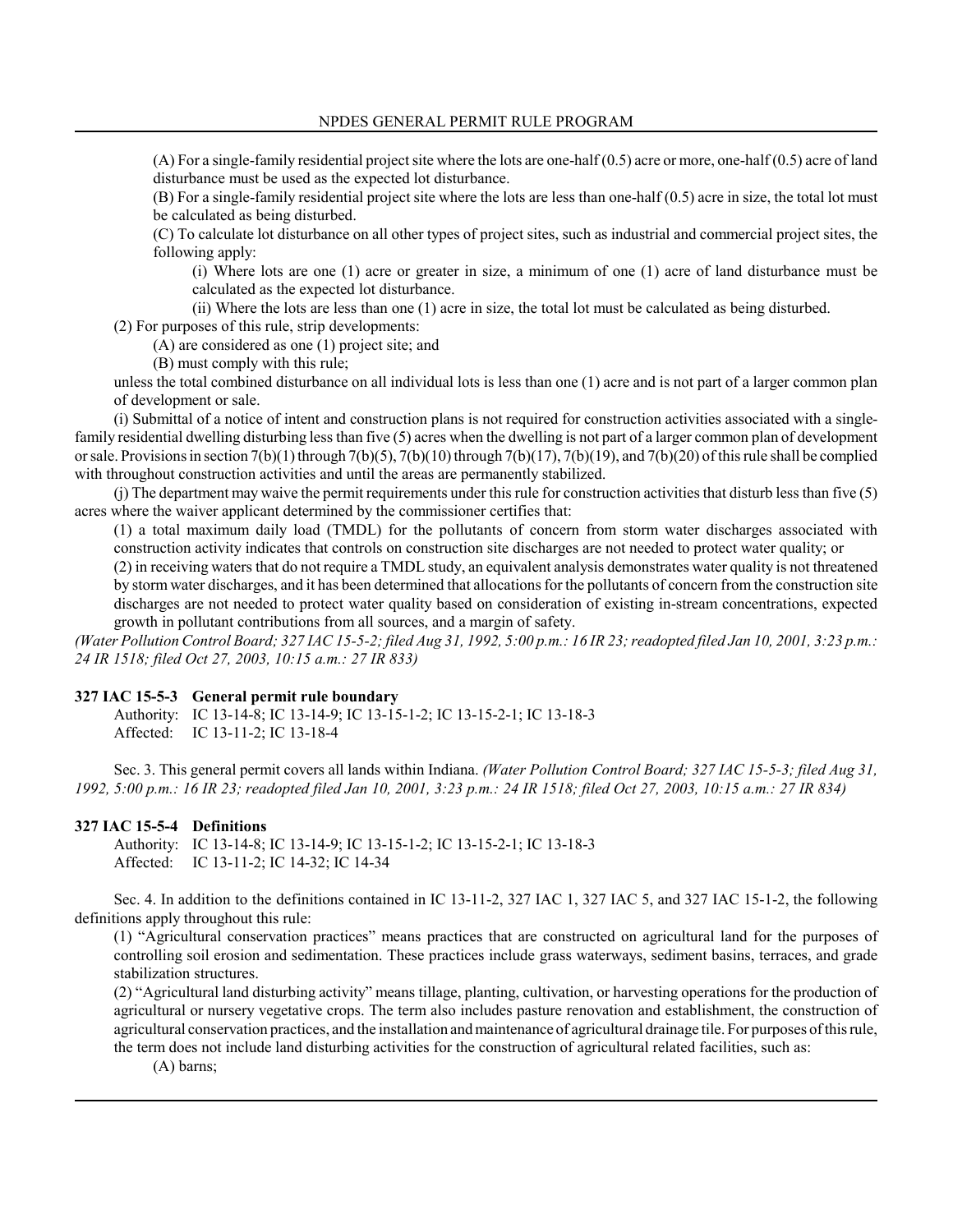- (B) buildings to house livestock;
- (C) roads associated with infrastructure;
- (D) agricultural waste lagoons and facilities;
- (E) lakes and ponds;
- (F) wetlands; and
- (G) other infrastructure.
- (3) "Commissioner" refers to the commissioner of the department.

(4) "Construction activity" means land disturbing activities and land disturbing activities associated with the construction of infrastructure and structures. This term does not include routine ditch or road maintenance or minor landscaping projects. (5) ìConstruction planî means a representation of a project site and all activities associated with the project. The plan includes the location of the project site, buildings and other infrastructure, grading activities, schedules for implementation, and other pertinent information related to the project site. A storm water pollution prevention plan is a part of the construction plan. (6) ìConstruction site accessî means a stabilized stone surface at all points of ingress or egress to a project site for the purpose of capturing and detaining sediment carried by tires of vehicles or other equipment entering or exiting the project site.

(7) "Contractor" or "subcontractor" means an individual or company hired by the project site or individual lot owner, their agent, or the individual lot operator to perform services on the project site.

(8) "Department" refers to the department of environmental management.

 $(9)$  "Developer" means:

(A) any person financially responsible for construction activity; or

(B) an owner of property who sells or leases, or offers for sale or lease, any lots in a subdivision.

(10) ìDNR-DSCî means the division of soil conservation of the department of natural resources.

(11) "Erosion" means the detachment and movement of soil, sediment, or rock fragments by water, wind, ice, or gravity.

 $(12)$  "Erosion and sediment control measure" means a practice, or a combination of practices, to control erosion and resulting sedimentation.

 $(13)$  "Erosion and sediment control system" means the use of appropriate erosion and sediment control measures to minimize sedimentation by first reducing or eliminating erosion at the source and then, as necessary, trapping sediment to prevent it from being discharged from or within a project site.

 $(14)$  "Final stabilization" means the establishment of permanent vegetative cover or the application of a permanent nonerosive material to areas where all land disturbing activities have been completed and no additional land disturbing activities are planned under the current permit.

(15) ìGradingîmeans the cutting and filling of the land surface to a desired slope or elevation.

(16) ìImpervious surfaceî means surfaces, such as pavement and rooftops, that prevent the infiltration of storm water into the soil.

 $(17)$  "Individual building lot" means a single parcel of land within a multiparcel development.

 $(18)$  "Individual lot operator" means a contractor or subcontractor working on an individual lot.

 $(19)$  "Individual lot owner" means a person who has financial control of construction activities for an individual lot.

(20) "Land disturbing activity" means any manmade change of the land surface, including removing vegetative cover that exposes the underlying soil, excavating, filling, transporting, and grading.

(21) "Larger common plan of development or sale" means a plan, undertaken by a single project site owner or a group of project site owners acting in concert, to offer lots for sale or lease; where such land is contiguous, or is known, designated, purchased or advertised as a common unit or by a common name, such land shall be presumed as being offered for sale or lease as part of a larger common plan. The term also includes phased or other construction activity by a single entity for its own use.

 $(22)$  "Measurable storm event" means a precipitation event that results in a total measured precipitation accumulation equal to, or greater than, one-half (0.5) inch of rainfall.

 $(23)$  "MS4 area" means a land area comprising one  $(1)$  or more places that receives coverage under one  $(1)$  NPDES storm water permit regulated by 327 IAC 15-13 or 327 IAC 5-4-6(a)(4) and 327 IAC 5-4-6(a)(5).

(24) "MS4 operator" means the person responsible for development, implementation, or enforcement of the minimum control measures for a designated MS4 area regulated under 327 IAC 15-13.

 $(25)$  "Municipal separate storm sewer system" or "MS4" has the same meaning set forth at 327 IAC 15-13-5(42).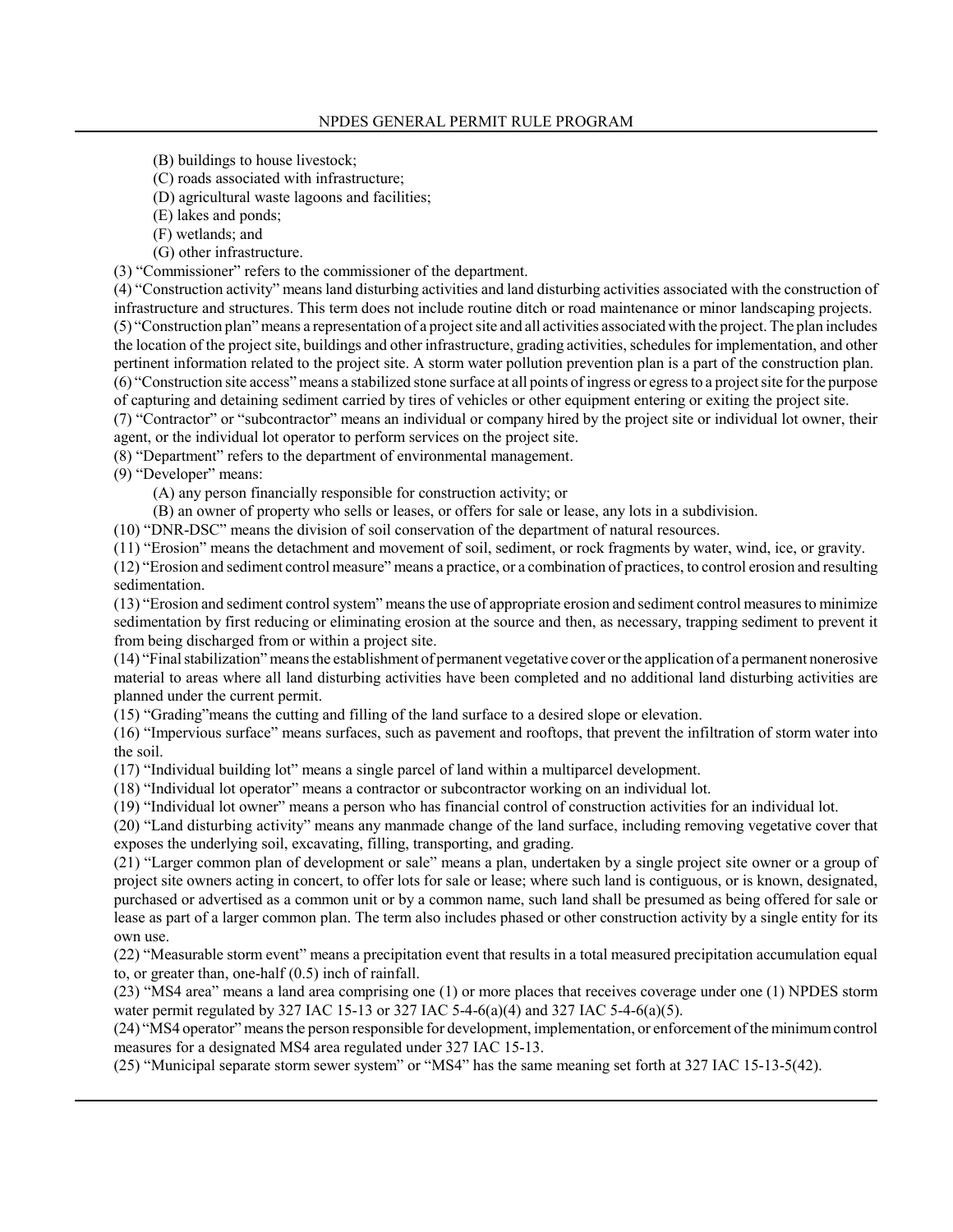$(26)$  "Peak discharge" means the maximum rate of flow during a storm, usually in reference to a specific design storm event.

 $(27)$  "Permanent stabilization" means the establishment, at a uniform density of seventy percent  $(70%)$  across the disturbed area, of vegetative cover or permanent nonerosive material that will ensure the resistance of the soil to erosion, sliding, or other movement.

(28) "Phasing of construction" means sequential development of smaller portions of a large project site, stabilizing each portion before beginning land disturbance on subsequent portions, to minimize exposure of disturbed land to erosion.

 $(29)$  "Project site" means the entire area on which construction activity is to be performed.

(30) "Project site owner" means the person required to submit the NOI letter under this article and required to comply with the terms of this rule, including either of the following:

(A) A developer.

(B) A person who has financial and operational control of construction activities and project plans and specifications, including the ability to make modifications to those plans and specifications.

(31) "Sediment" means solid material (both mineral and organic) that is in suspension, is being transported, or has been moved from its site of origin by air, water, gravity, or ice and has come to rest on the earth's surface.

(32) "Sedimentation" means the settling and accumulation of unconsolidated sediment carried by storm water run-off.

(33) "Soil" means the unconsolidated mineral and organic material on the surface of the earth that serves as the natural medium for the growth of plants.

(34) "Soil and Water Conservation District" or "SWCD" means a political subdivision established under IC 14-32.

(35) "Storm water pollution prevention plan" means a plan developed to minimize the impact of storm water pollutants resulting from construction activities.

(36) "Storm water quality measure" means a practice, or a combination of practices, to control or minimize pollutants associated with storm water run-off.

(37) "Strip development" means a multilot project where building lots front on an existing road.

(38) "Subdivision" means any land that is divided or proposed to be divided into lots, whether contiguous or subject to zoning requirements, for the purpose of sale or lease as part of a larger common plan of development or sale.

(39) "Temporary stabilization" means the covering of soil to ensure its resistance to erosion, sliding, or other movement. The term includes vegetative cover, anchored mulch, or other nonerosive material applied at a uniform density of seventy percent (70%) across the disturbed area.

 $(40)$  "Tracking" means the deposition of soil that is transported from one  $(1)$  location to another by tires, tracks of vehicles, or other equipment.

 $(41)$  "Trained individual" means an individual who is trained and experienced in the principles of storm water quality, including erosion and sediment control as may be demonstrated by state registration, professional certification, experience, or completion of coursework that enable the individual to make judgments regarding storm water control or treatment and monitoring.

*(Water Pollution Control Board; 327 IAC 15-5-4; filed Aug 31, 1992, 5:00 p.m.: 16 IR 23; readopted filed Jan 10, 2001, 3:23 p.m.: 24 IR 1518; filed Oct 27, 2003, 10:15 a.m.: 27 IR 834; errata filed Feb 4, 2004, 1:45 p.m.: 27 IR 2284)*

# **327 IAC 15-5-5 Notice of intent letter requirements**

Authority: IC 13-14-8; IC 13-15-1-2; IC 13-15-2; IC 13-18-3; IC 13-18-4 Affected: IC 13-12-3-1; IC 13-18-1

Sec. 5. (a) The following information must be submitted by the project site owner with a complete NOI letter under this rule: (1) Name, mailing address, and location of the project site for which the notification is submitted.

(2) The project site ownerís name, address, telephone number, e-mail address (if available), ownership status as federal, state, public, private, or other entity.

(3) Contact person (if different than project site owner), person's name, company name, address, e-mail address (if available), and telephone number.

(4) A brief description of the construction project, including a statement of the total acreage of the project site. Total acreage claimed in the NOI letter shall be consistent with the acreage covered in the construction plan.

(5) Estimated dates for initiation and completion of construction activities. Within forty-eight (48) hours of the initiation of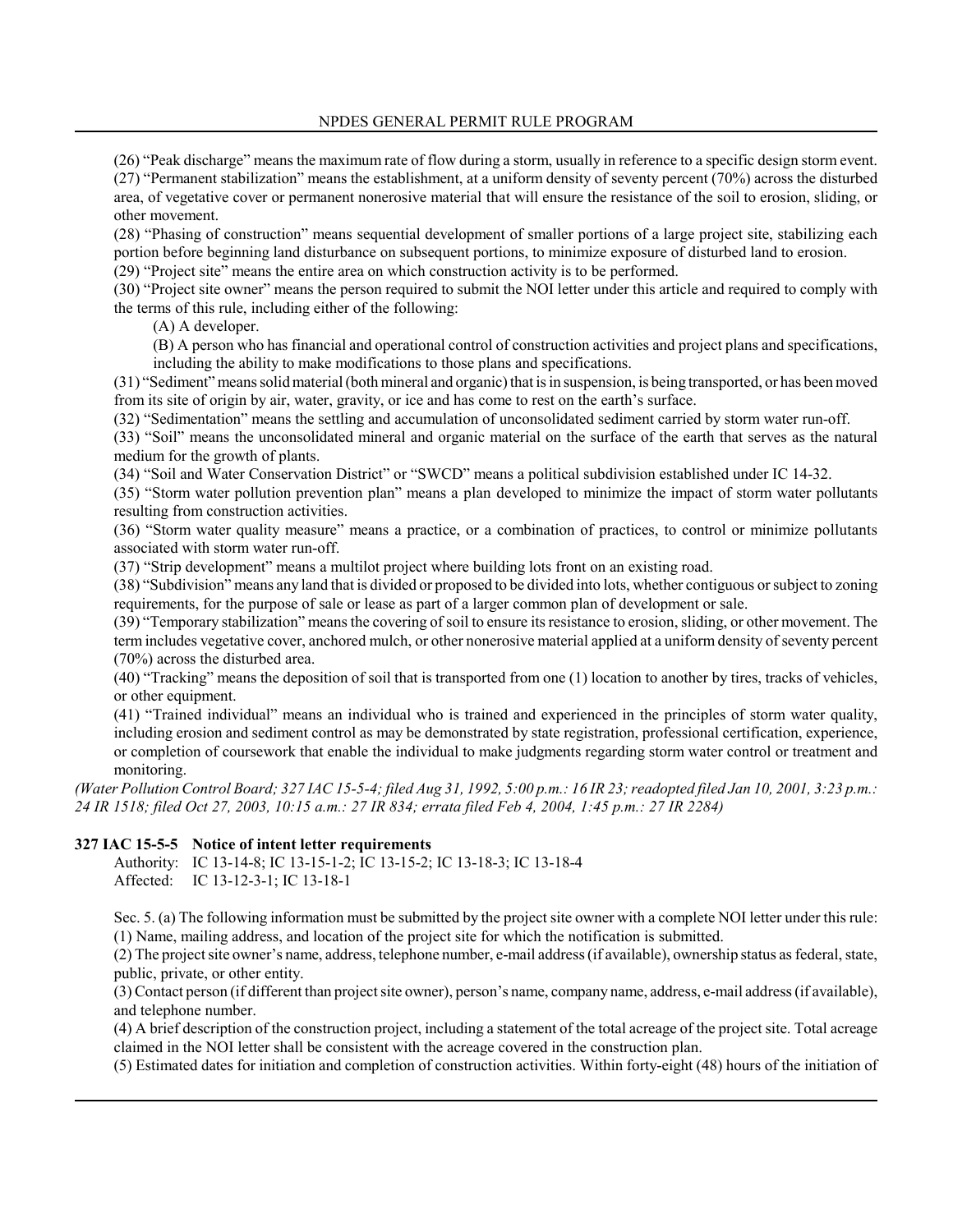construction activity, the project site owner must notify the commissioner and the appropriate plan reviewing agency of the actual project start date.

(6) The latitude and longitude of the approximate center of the project site to the nearest fifteen (15) seconds, and the nearest quarter section, township, range, and civil township in which the project site is located.

(7) Total impervious surface area, in square feet, of the final project site including structures, roads, parking lots, and other similar improvements.

(8) The number of acres to be involved in the construction activities.

(9) Proof of publication in a newspaper of general circulation in the affected area that notified the public that a construction activity is to commence, that states, "(Company name, address) is submitting an NOI letter to notify the Indiana Department of Environmental Management of our intent to comply with the requirements under 327 IAC 15-5 to discharge storm water from construction activities for the following project: (name of the construction project, address of the location of the construction project). Run-off from the project site will discharge to (stream(s) receiving the discharge(s))."

(10) As applicable, a list of all MS4 areas designated under 327 IAC 15-13 within which the project site lies.

(11) A written certification by the operator that:

(A) the storm water quality measures included in the construction plan comply with the requirements under sections 6.5, 7, and 7.5 of this rule and that the storm water pollution prevention plan complies with all applicable federal, state, and local storm water requirements;

(B) the measures required by section 7 of this rule will be implemented in accordance with the storm water pollution prevention plan;

(C) if the projected land disturbance is one (1) acre or more, the applicable soil and water conservation district or other entity designated by the department has been sent a copy of the construction plan for review;

(D) storm water quality measures beyond those specified in the storm water pollution prevention plan will be implemented during the life of the permit if necessary to comply with section 7 of this rule; and

(E) implementation of storm water quality measures will be inspected by trained individuals.

(12) The name of receiving water or, if the discharge is to a municipal separate storm sewer, the name of the municipal operator of the storm sewer and the ultimate receiving water.

(13) The NOI letter must be signed by a person meeting the signatory requirements in 327 IAC 15-4-3(g).

(14) A notification from the SWCD, DNR-DSC, or other entity designated by the department as the reviewing agency indicating that the constructions plans are sufficient to comply with this rule. This requirement may be waived if the project site owner has not received notification from the reviewing agency within the time frame specified in 327 IAC 15-5-6(b)(3). (b) Send NOI letters to:

Attention: Rule 5 Storm Water Coordinator

Indiana Department of Environmental Management

Office of Water Quality, Urban Wet Weather Section

100 North Senate Avenue

P.O. Box 6015

Indianapolis, Indiana 46206-6015.

*(Water Pollution Control Board; 327 IAC 15-5-5; filed Aug 31, 1992, 5:00 p.m.: 16 IR 24; errata filed Sep 10, 1992, 12:00 p.m.: 16 IR 65; readopted filed Jan 10, 2001, 3:23 p.m.: 24 IR 1518; filed Oct 27, 2003, 10:15 a.m.: 27 IR 836)*

#### **327 IAC 15-5-6 Submittal of an NOI letter and construction plans**

Authority: IC 13-14-8; IC 13-15-1-2; IC 13-15-2; IC 13-18-3; IC 13-18-4 Affected: IC 13-12-3-1; IC 13-18-1

Sec. 6. (a) After the project site owner has received notification from the reviewing agency that the construction plans meet the requirements of the rule or the review period outlined in subsection (b)(3) has expired, all NOI letter information required under section 5 of this rule shall be submitted to the commissioner at least forty-eight (48) hours prior to the initiation of land disturbing activities at the site. A copy of the completed NOI letter must also be submitted to all SWCDs, or other entity designated by the department, where the land disturbing activities are to occur. If the NOI letter is determined to be deficient, the project site owner must address the deficient items and submit an amended NOI letter to the commissioner at the address specified in section 5 of this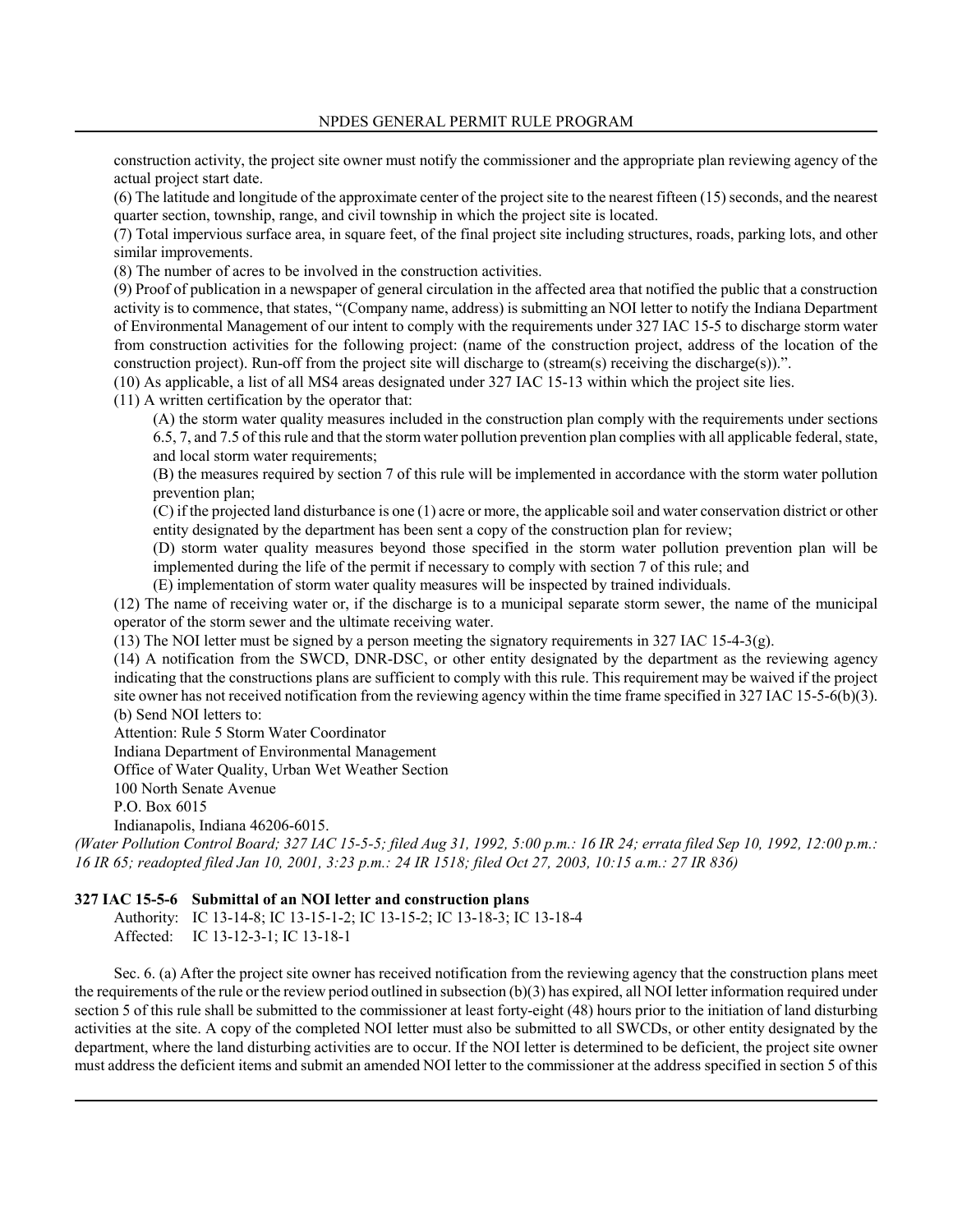# rule.

(b) For a project site where the proposed land disturbance is one (1) acre or more as determined under section 2 of this rule, the following requirements must be met:

(1) A construction plan must be submitted according to the following:

(A) Prior to the initiation of any land disturbing activities.

(B) Sent to the appropriate SWCD or other entity designated by the department for:

(i) review and verification that the plan meets the requirements of the rule; or

(ii) a single coordinated review in accordance with subsection  $(d)(3)$  if:

(AA) the construction activity will occur in more than one (1) SWCD; and

(BB) the project site owner has made a request for a single coordinated review.

(2) If the construction plan required by subdivision (1) is determined to be deficient, the SWCD, DNR-DSC, or other entity designated by the department as the reviewing agency may require modifications, terms, and conditions as necessary to meet the requirements of the rule. The initiation of construction activity following notification by the reviewing agency that the plan does not meet the requirements of the rule is a violation and subject to enforcement action. If notification of a deficient plan is received after the review period outlined in subdivision (3) and following commencement of construction activities, the plans must be modified to meet the requirements of the rule and resubmitted within fourteen (14) days of receipt of the notification of deficient plans.

(3) If the project site owner does not receive notification within twenty-eight (28) days after the plan is received by the reviewing agency stating that the reviewing agency finds the plan is deficient, the project site owner may submit the NOI letter information.

(c) The following apply for a project where construction activity occurs inside a single MS4 area regulated under 327 IAC 15-13:

(1) A copy of the completed NOI letter must be submitted to the appropriate MS4 operators.

(2) The project site owner must comply with all appropriate ordinances and regulations within the MS4 area related to storm water discharges. The MS4 operator ordinance as required by 327 IAC 15-13-15(b) and 327 IAC 15-13-16(b) will be considered to have the same authority as this rule within the regulated MS4 area.

(d) For a project that will occur in more than one (1) jurisdiction, such as an SWCD or regulated MS4 area, the following must be met:

(1) Project site owners of project sites occurring in multiple MS4 areas, but not in nondesignated areas, shall submit the information required in subsection (c) to each appropriate MS4 operator.

(2) Project site owners of project sites occurring in one (1) or more MS4 areas and nondesignated areas shall submit the information required in subsections (a) through (c) to all appropriate MS4 operators, and the SWCD or other entity designated by the department.

(3) Project site owners of project sites occurring in multiple nondesignated areas, but not occurring within an MS4 area, may request a single coordinated review through the DNR-DSC office at the following address:

402 West Washington Street

Room W265

Indianapolis, Indiana 46204.

Upon acceptance of the request, the DNR-DSC will coordinate the plan review with appropriate SWCDs and other entities designated by the department. *(Water Pollution Control Board; 327 IAC 15-5-6; filed Aug 31, 1992, 5:00 p.m.: 16 IR 24; readopted filed Jan 10, 2001, 3:23 p.m.: 24 IR 1518; filed Oct 27, 2003, 10:15 a.m.: 27 IR 837; errata filed Feb 4, 2004, 1:45 p.m.: 27 IR 2284)*

# **327 IAC 15-5-6.5 Requirements for construction plans**

Authority: IC 13-14-8; IC 13-15-1-2; IC 13-15-2; IC 13-18-3; IC 13-18-4 Affected: IC 13-12-3-1; IC 13-18-1

Sec. 6.5. (a) For project sites that do not meet the criteria in subsection (b), the project site owner shall develop a set of construction plans. Storm water quality measures included in the plan must achieve the minimum project site requirements specified in section 7 of this rule. The construction plans must include the following: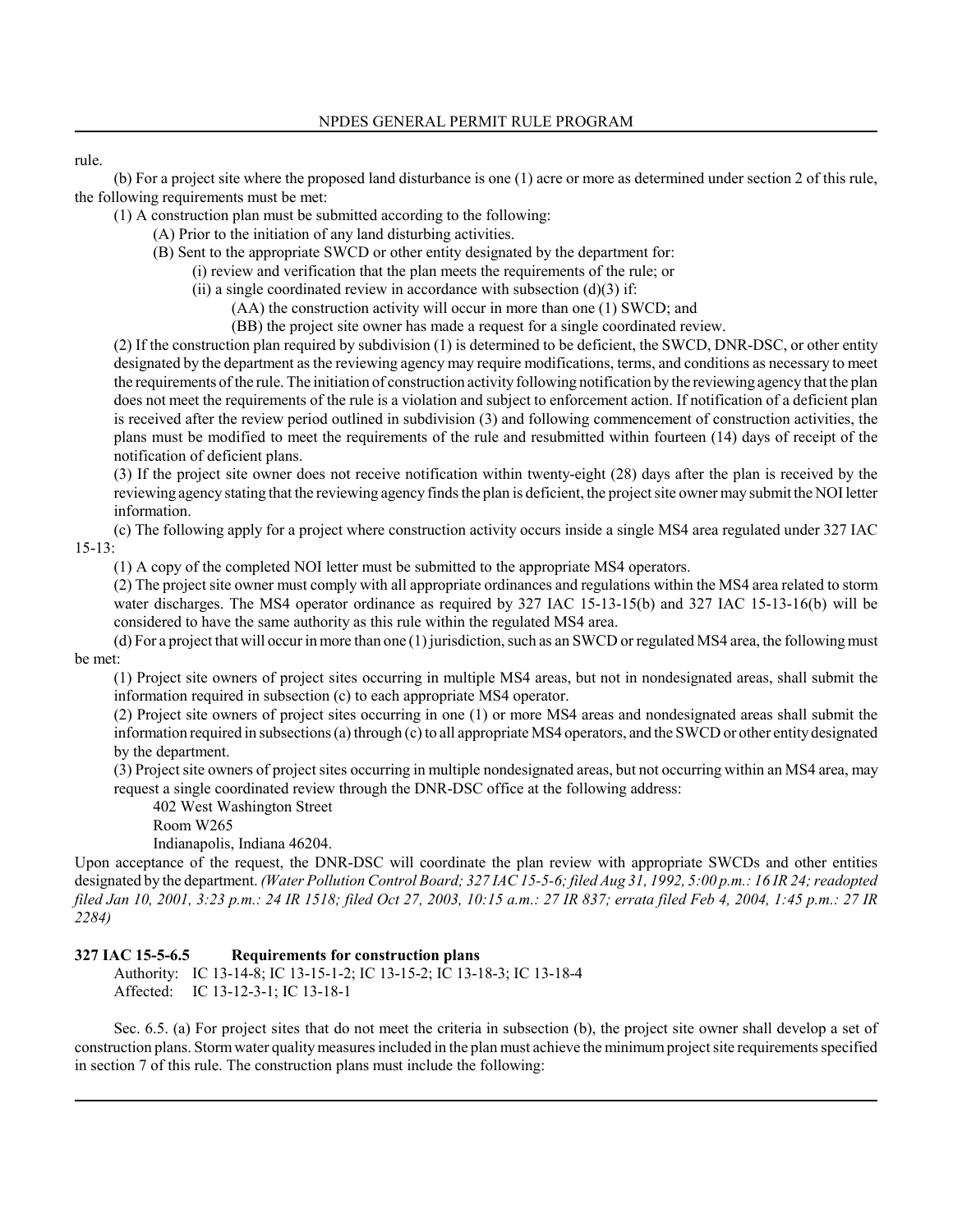(1) Project narrative and supporting documents, including the following information:

(A) An index indicating the location, in the construction plans, of all information required by this subsection.

(B) Description of the nature and purpose of the project.

(C) Legal description of the project site. The description should be to the nearest quarter section, township, and range, and include the civil township.

(D) Soil properties, characteristics, limitations, and hazards associated with the project site and the measures that will be integrated into the project to overcome or minimize adverse soil conditions.

(E) General construction sequence of how the project site will be built, including phases of construction.

(F) Hydrologic Unit Code (14 Digit) available from the United States Geological Survey (USGS).

(G) A reduced plat or project site map showing the lot numbers, lot boundaries, and road layout and names. The reduced map must be legible and submitted on a sheet or sheets no larger than eleven (11) inches by seventeen (17) inches for all phases or sections of the project site.

(H) Identification of any other state or federal water quality permits that are required for construction activities associated with the owner's project site.

(2) Vicinity map depicting the project site location in relationship to recognizable local landmarks, towns, and major roads, such as a USGS topographic quadrangle map or county or municipal road map.

(3) An existing project site layout that must include the following information:

(A) Location and name of all wetlands, lakes, and water courses on or adjacent to the project site.

(B) Location of all existing structures on the project site.

(C) One hundred (100) year floodplains, floodway fringes, and floodways. Please note if none exists.

(D) Soil map of the predominant soil types, as determined by the United States Department of Agriculture (USDA), Natural Resources Conservation Service (NRCS) Soil Survey, or an equivalent publication, or as determined by a soil scientist. A soil legend must be included with the soil map.

(E) Identification and delineation of vegetative cover, such as grass, weeds, brush, and trees, on the project site.

(F) Land use of all adjacent properties.

(G) Existing topography at a contour interval appropriate to indicate drainage patterns.

(4) Final project site layout, including the following information:

(A) Location of all proposed site improvements, including roads, utilities, lot delineation and identification, proposed structures, and common areas.

(B) One hundred (100) year floodplains, floodway fringes, and floodways. Please note if none exists.

(C) Proposed final topography at a contour interval appropriate to indicate drainage patterns.

(5) A grading plan, including the following information:

(A) Delineation of all proposed land disturbing activities, including off-site activities that will provide services to the project site.

(B) Location of all soil stockpiles and borrow areas.

(C) Information regarding any off-site borrow, stockpile, or disposal areas that are associated with a project site and under the control of the project site owner.

(D) Existing and proposed topographic information.

(6) A drainage plan, including the following information:

(A) An estimate of the peak discharge, based on the ten (10) year storm event, of the project site for both preconstruction and postconstruction conditions.

(B) Location, size, and dimensions of all storm water drainage systems, such as culverts, storm sewers, and conveyance channels.

(C) Locations where storm water may be directly discharged into ground water, such as abandoned wells or sinkholes. Please note if none exists.

(D) Locations of specific points where storm water discharge will leave the project site.

(E) Name of all receiving waters. If the discharge is to a separate municipal storm sewer, identify the name of the municipal operator and the ultimate receiving water.

(F) Location, size, and dimensions of features, such as permanent retention or detention facilities, including existing or manmade wetlands, used for the purpose of storm water management.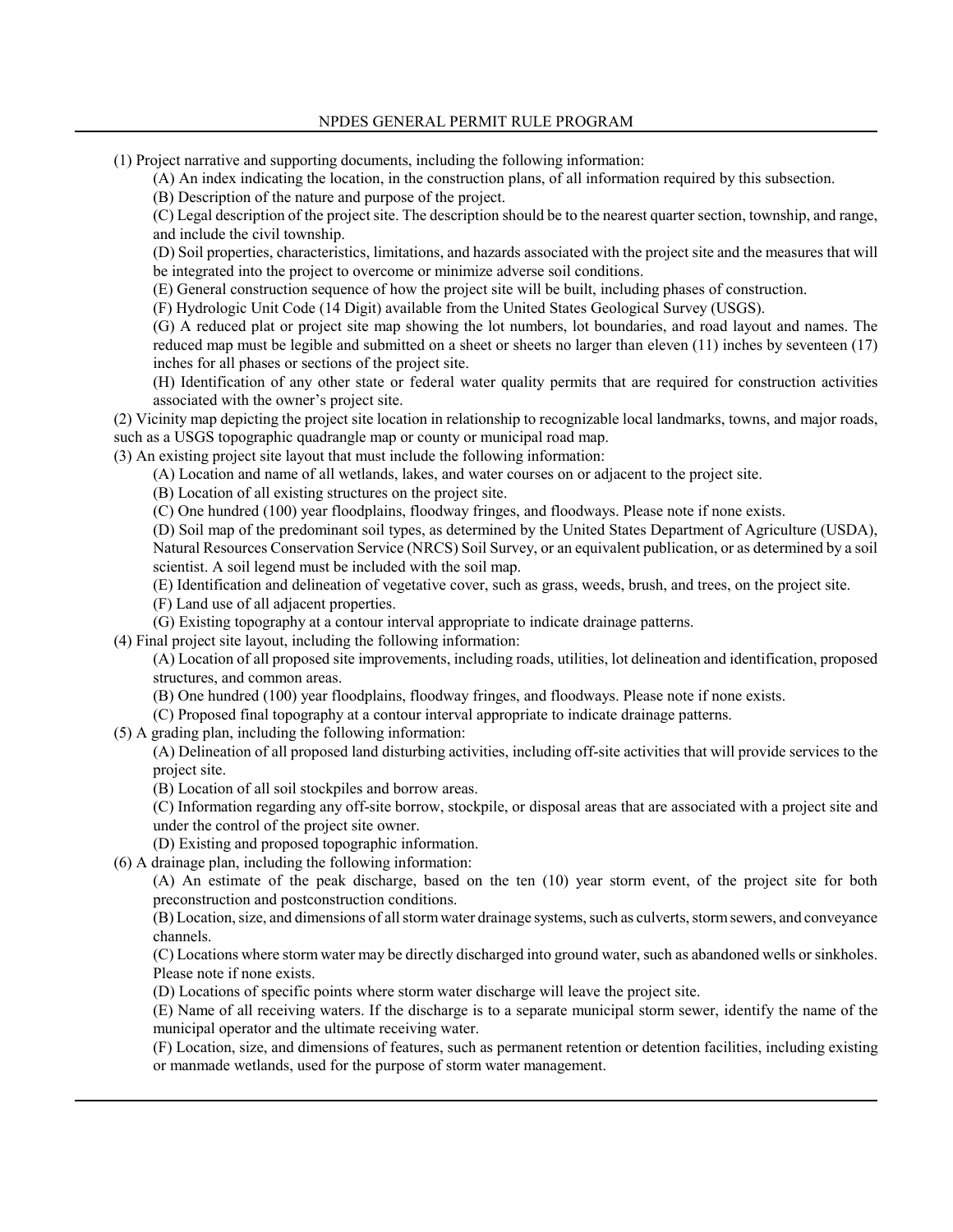(7) A storm water pollution prevention plan associated with construction activities. The plan must be designed to, at least, meet the requirements of sections 7 and 7.5 of this rule and must include the following:

(A) Location, dimensions, detailed specifications, and construction details of all temporary and permanent storm water quality measures.

(B) Temporary stabilization plans and sequence of implementation.

(C) Permanent stabilization plans and sequence of implementation.

(D) Temporary and permanent stabilization plans shall include the following:

(i) Specifications and application rates for soil amendments and seed mixtures.

(ii) The type and application rate for anchored mulch.

(E) Construction sequence describing the relationship between implementation of storm water quality measures and stages of construction activities.

(F) Self-monitoring program including plan and procedures.

(G) A description of potential pollutant sources associated with the construction activities, that may reasonably be expected to add a significant amount of pollutants to storm water discharges.

(H) Material handling and storage associated with construction activity shall meet the spill prevention and spill response requirements in 327 IAC 2-6.1.

(8) The postconstruction storm water pollution prevention plan. The plan must include the following information:

(A) A description of potential pollutant sources from the proposed land use, that may reasonably be expected to add a significant amount of pollutants to storm water discharges.

(B) Location, dimensions, detailed specifications, and construction details of all postconstruction storm water quality measures.

(C) A description of measures that will be installed to control pollutants in storm water discharges that will occur after construction activities have been completed. Such practices include infiltration of run-off, flow reduction by use of open vegetated swales and natural depressions, buffer strip and riparian zone preservation, filter strip creation, minimization of land disturbance and surface imperviousness, maximization of open space, and storm water retention and detention ponds.

(D) A sequence describing when each postconstruction storm water quality measure will be installed.

(E) Storm water quality measures that will remove or minimize pollutants from storm water run-off.

(F) Storm water quality measures that will be implemented to prevent or minimize adverse impacts to stream and riparian habitat.

(G) A narrative description of the maintenance guidelines for all postconstruction storm water quality measures to facilitate their proper long term function. This narrative description shall be made available to future parties who will assume responsibility for the operation and maintenance of the postconstruction storm water quality measures.

(b) For a single-family residential development consisting of four (4) or fewer lots or a single-family residential strip development where the developer offers for sale or lease without land improvements, and the project is not part of a larger common plan of development or sale, the project site owner shall develop a set of construction plans containing storm water quality measures that achieve the minimum project site requirements specified in section 7 of this rule. The construction plan must include the following:

(1) Project narrative and supporting documents, including the following information:

(A) An index indicating the location, in the construction plans, of all required items in this subsection.

(B) Description of the nature and purpose of the project.

(C) Legal description of the project site. The description should be to the nearest quarter section, township, and range, and include the civil township.

(D) Soil properties, characteristics, limitations, and hazards associated with the project site and the measures that will be integrated into the project to overcome or minimize adverse soil conditions.

(E) Hydrologic Unit Code (14 Digit) available from the United States Geological Survey (USGS).

(F) Identification of any other state or federal permits that are required for construction activities associated with the project site owner's project site.

(2) Vicinity map depicting the project site location in relationship to recognizable local landmarks, towns, and major roads, such as a USGS topographic quadrangle map or county or municipal road map.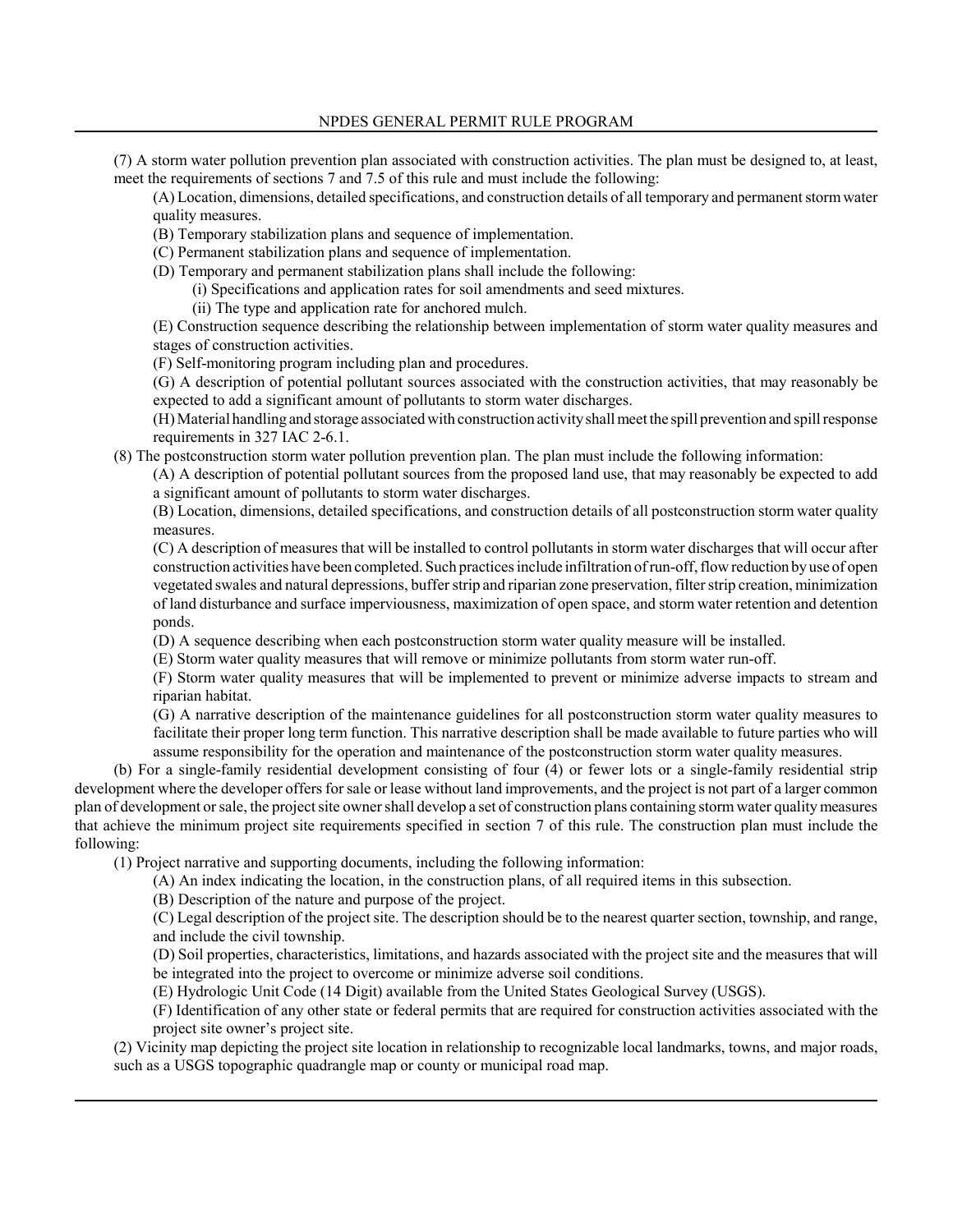- (3) A project site layout that must include the following information:
	- (A) Location and name of all wetlands, lakes, and water courses on or adjacent to the project site.
	- (B) Location of all existing structures on the project site (if applicable).

(C) One hundred (100) year floodplains, floodway fringes, and floodways. Please note if none exists.

(D) Soil map of the predominant soil types, as determined by the United States Department of Agriculture (USDA), Natural Resources Conservation Service (NRCS) Soil Survey, or an equivalent publication, or as determined by a soil scientist. A soil legend must be included with the soil map.

(E) Identification and delineation of vegetative cover, such as grass, weeds, brush, and trees, on the project site.

(F) Land use of all adjacent properties.

(G) Existing and proposed topography at a contour interval appropriate to indicate drainage patterns.

(H) Location of all proposed site improvements, including roads, utilities, lot delineation and identification, and proposed structures.

(4) A storm water pollution prevention plan associated with construction activities. The plan must be designed to, at least, meet the requirements of sections 7 and 7.5 of this rule and must include the following:

(A) Delineation of all proposed land disturbing activities, including off-site activities that will provide services to the project site.

(B) Location of all soil stockpiles and borrow areas.

(C) Location, size, and dimensions of all storm water drainage systems, such as culverts, storm sewers, and conveyance channels.

(D) Locations where storm water may be directly discharged into ground water, such as abandoned wells or sinkholes. Please note if none exist.

(E) Locations of specific points where storm water discharge will leave the project site.

(F) Name of all receiving waters. If the discharge is to a separate municipal storm sewer, identify the name of the municipal operator and the ultimate receiving water.

(G) Location, dimensions, detailed specifications, and construction details of all temporary and permanent storm water quality measures.

(H) Temporary stabilization plans and sequence of implementation of storm water quality measures.

(I) Temporary and permanent stabilization plans shall include the following:

- (i) Specifications and application rates for soil amendments and seed mixtures.
- (ii) The type and application rate for anchored mulch.

(J) Self-monitoring program plan and procedures.

(c) The SWCD or the DNR-DSC representative or other designated entity may upon finding reasonable cause require modification to the construction plan if it is determined that changes are necessary due to site conditions or project design changes. Revised plans, if requested, must be submitted to the appropriate entity within twenty-one (21) calendar days of a request for a modification. *(Water Pollution Control Board; 327 IAC 15-5-6.5; filed Oct 27, 2003, 10:15 a.m.: 27 IR 838; errata filed Feb 4, 2004, 1:45 p.m.: 27 IR 2284)*

#### **327 IAC 15-5-7 General requirements for storm water quality control**

Authority: IC 13-14-8; IC 13-15-1-2; IC 13-15-2; IC 13-18-3; IC 13-18-4 Affected: IC 13-12-3-1; IC 13-18-1

Sec. 7. (a) All storm water quality measures and erosion and sediment controls necessary to comply with this rule must be implemented in accordance with the construction plan and sufficient to satisfy subsection (b).

(b) A project site owner shall, at least, meet the following requirements:

(1) Sediment-laden water which otherwise would flow from the project site shall be treated by erosion and sediment control measures appropriate to minimize sedimentation.

(2) Appropriate measures shall be implemented to minimize or eliminate wastes or unused building materials, including garbage, debris, cleaning wastes, wastewater, concrete truck washout, and other substances from being carried from a project site by run-off or wind. Identification of areas where concrete truck washout is permissible must be clearly posted at appropriate areas of the site. Wastes and unused building materials shall be managed and disposed of in accordance with all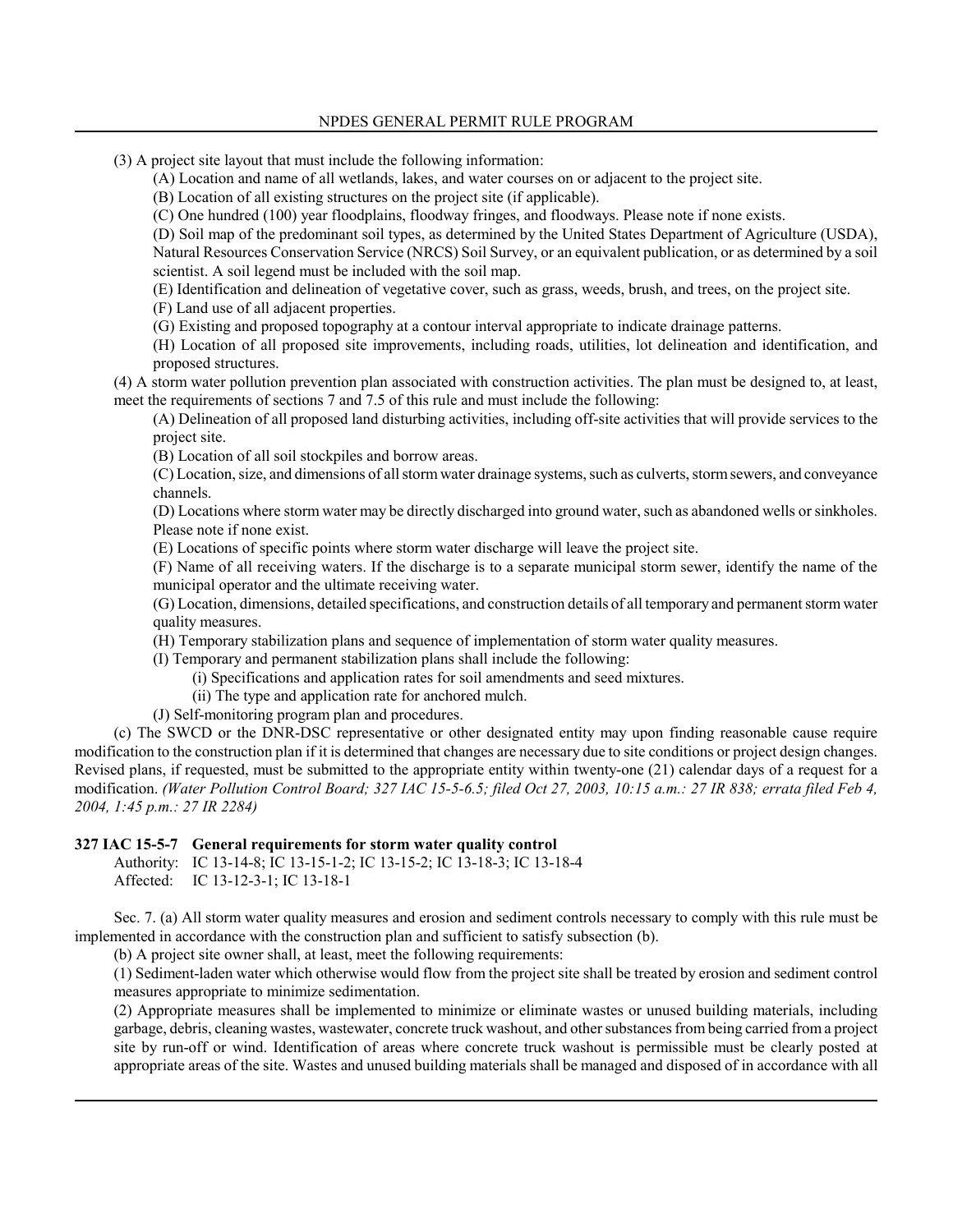applicable statutes and regulations.

(3) A stable construction site access shall be provided at all points of construction traffic ingress and egress to the project site. (4) Public or private roadways shall be kept cleared of accumulated sediment that is a result of run-off or tracking. Bulk clearing of sediment shall not include flushing the area with water. Cleared sediment shall be redistributed or disposed of in a manner that is in accordance with all applicable statutes and regulations.

(5) Storm water run-off leaving a project site must be discharged in a manner that is consistent with applicable state or federal law.

(6) The project site owner shall post a notice near the main entrance of the project site. For linear project sites, such as a pipeline or highway, the notice must be placed in a publicly accessible location near the project field office. The notice must be maintained in a legible condition and contain the following information:

(A) Copy of the completed NOI letter and the NPDES permit number, where applicable.

(B) Name, company name, telephone number, e-mail address (if available), and address of the project site owner or a local contact person.

(C) Location of the construction plan if the project site does not have an on-site location to store the plan.

(7) This permit and posting of the notice under subdivision (6) does not provide the public with any right to trespass on a project site for any reason, nor does it require that the project site owner allow members of the public access to the project site.

(8) The storm water pollution prevention plan shall serve as a guideline for storm water quality, but should not be interpreted to be the only basis for implementation of storm water quality measures for a project site. The project site owner is responsible for implementing, in accordance with this rule, all measures necessary to adequately prevent polluted storm water run-off. (9) The project site owner shall inform all general contractors, construction management firms, grading or excavating contractors, utility contractors, and the contractors that have primary oversight on individual building lots of the terms and conditions of this rule and the conditions and standards of the storm water pollution prevention plan and the schedule for proposed implementation.

(10) Phasing of construction activities shall be used, where possible, to minimize disturbance of large areas.

(11) Appropriate measures shall be planned and installed as part of an erosion and sediment control system.

(12) All storm water quality measures must be designed and installed under the guidance of a trained individual.

(13) Collected run-off leaving a project site must be either discharged directly into a well-defined, stable receiving channel or diffused and released to adjacent property without causing an erosion or pollutant problem to the adjacent property owner.

(14) Drainage channels and swales must be designed and adequately protected so that their final gradients and resultant velocities will not cause erosion in the receiving channel or at the outlet.

(15) Natural features, including wetlands and sinkholes, shall be protected from pollutants associated with storm water runoff.

(16) Unvegetated areas that are scheduled or likely to be left inactive for fifteen (15) days or more must be temporarily or permanently stabilized with measures appropriate for the season to minimize erosion potential. Alternative measures to site stabilization are acceptable if the project site owner or their representative can demonstrate they have implemented erosion and sediment control measures adequate to prevent sediment discharge. Vegetated areas with a density of less than seventy percent (70%) shall be restabilized using appropriate methods to minimize the erosion potential.

(17) During the period of construction activities, all storm water quality measures necessary to meet the requirements of this rule shall be maintained in working order.

(18) A self-monitoring program that includes the following must be implemented:

(A) A trained individual shall perform a written evaluation of the project site:

- (i) by the end of the next business day following each measurable storm event; and
- (ii) at a minimum of one (1) time per week.
- (B) The evaluation must:

(i) address the maintenance of existing storm water quality measures to ensure they are functioning properly; and (ii) identify additional measures necessary to remain in compliance with all applicable statutes and rules.

- (C) Written evaluation reports must include:
	- (i) the name of the individual performing the evaluation;
	- (ii) the date of the evaluation;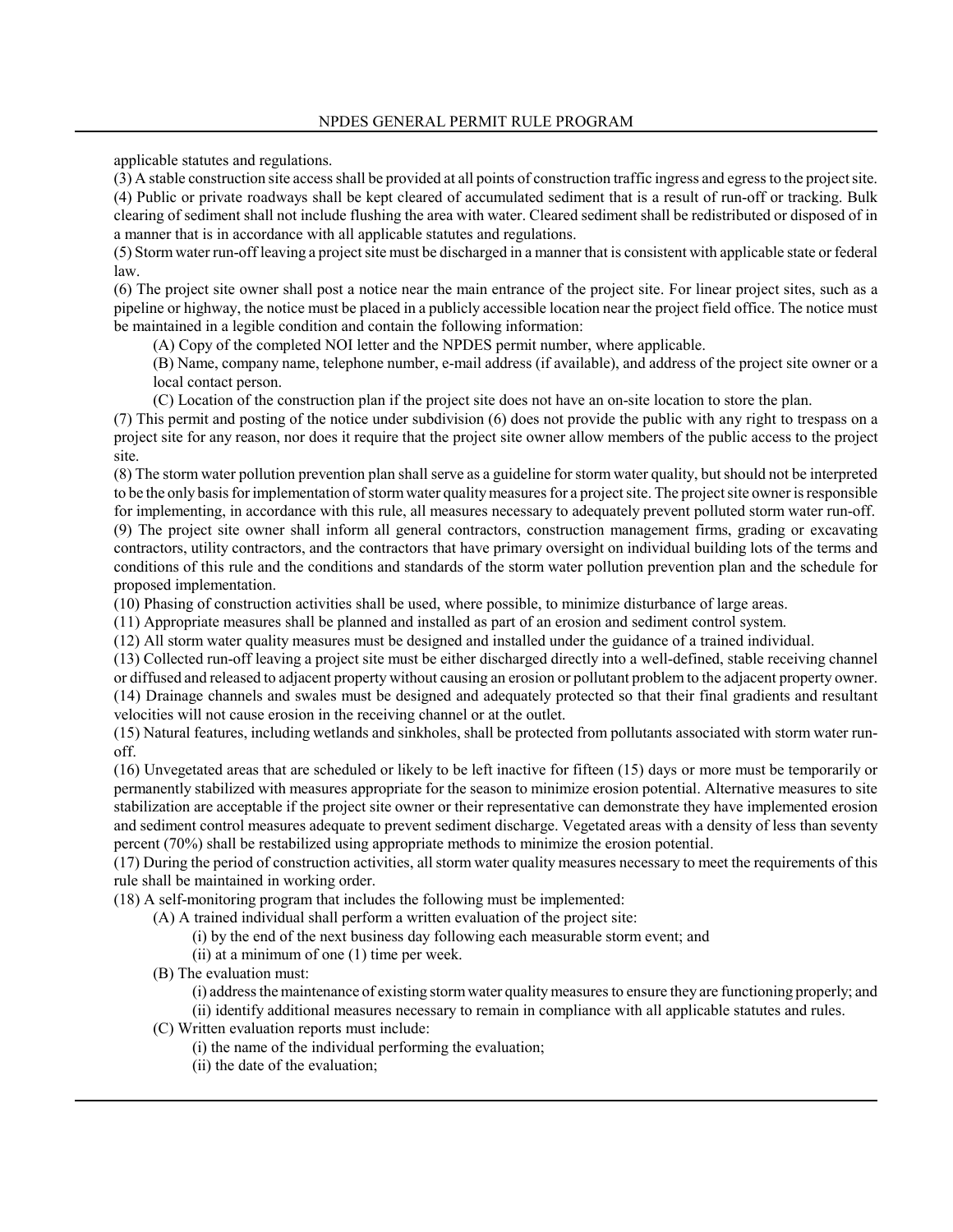- (iii) problems identified at the project site; and
- (iv) details of corrective actions recommended and completed.

(D) All evaluation reports for the project site must be made available to the inspecting authority within forty-eight (48) hours of a request.

(19) Proper storage and handling of materials, such as fuels or hazardous wastes, and spill prevention and clean-up measures shall be implemented to minimize the potential for pollutants to contaminate surface or ground water or degrade soil quality. (20) Final stabilization of a project site is achieved when:

(A) all land disturbing activities have been completed and a uniform (for example, evenly distributed, without large bare areas) perennial vegetative cover with a density of seventy percent (70%) has been established on all unpaved areas and areas not covered by permanent structures, or equivalent permanent stabilization measures have been employed; and

(B) construction projects on land used for agricultural purposes are returned to its preconstruction agricultural use or disturbed areas, not previously used for agricultural production, such as filter strips and areas that are not being returned to their preconstruction agricultural use, meet the final stabilization requirements in clause (A).

*(Water Pollution Control Board; 327 IAC 15-5-7; filed Aug 31, 1992, 5:00 p.m.:16 IR 24; readopted filed Jan 10, 2001, 3:23 p.m.:24 IR 1518; filed Oct 27, 2003, 10:15 a.m.: 27 IR 840; errata filed Feb 4, 2004, 1:45 p.m.: 27 IR 2284)*

# **327 IAC 15-5-7.5 General requirements for individual building lots within a permitted project**

Authority: IC 13-14-8; IC 13-15-1-2; IC 13-15-2; IC 13-18-3; IC 13-18-4

Affected: IC 13-12-3-1; IC 13-18-1

Sec. 7.5. (a) All storm water quality measures, including erosion and sediment control, necessary to comply with this rule must be implemented in accordance with the plan and sufficient to satisfy subsection (b).

(b) Provisions for erosion and sediment control on individual building lots regulated under the original permit of a project site owner must include the following requirements:

(1) The individual lot operator, whether owning the property or acting as the agent of the property owner, shall be responsible

for erosion and sediment control requirements associated with activities on individual lots.

(2) Installation and maintenance of a stable construction site access.

(3) Installation and maintenance of appropriate perimeter erosion and sediment control measures prior to land disturbance.

(4) Sediment discharge and tracking from each lot must be minimized throughout the land disturbing activities on the lot until permanent stabilization has been achieved.

(5) Clean-up of sediment that is either tracked or washed onto roads. Bulk clearing of sediment shall not include flushing the area with water. Cleared sediment must be redistributed or disposed of in a manner that is in compliance with all applicable statutes and rules.

(6) Adjacent lots disturbed by an individual lot operator must be repaired and stabilized with temporary or permanent surface stabilization.

(7) For individual residential lots, final stabilization meeting the criteria in section  $7(b)(20)$  of this rule will be achieved when the individual lot operator:

(A) completes final stabilization; or

(B) has installed appropriate erosion and sediment control measures for an individual lot prior to occupation of the home by the homeowner and has informed the homeowner of the requirement for, and benefits of, final stabilization. *(Water Pollution Control Board; 327 IAC 15-5-7.5; filed Oct 27, 2003, 10:15 a.m.: 27 IR 843)*

#### **327 IAC 15-5-8 Project termination**

Authority: IC 13-14-8; IC 13-15-1-2; IC 13-15-2; IC 13-18-3; IC 13-18-4 Affected: IC 13-12-3-1; IC 13-18-1

Sec. 8. (a) The project site owner shall plan an orderly and timely termination of the construction activities, including the implementation of storm water quality measures that are to remain on the project site.

(b) The project site owner shall submit a notice of termination (NOT) letter to the commissioner and a copy to the appropriate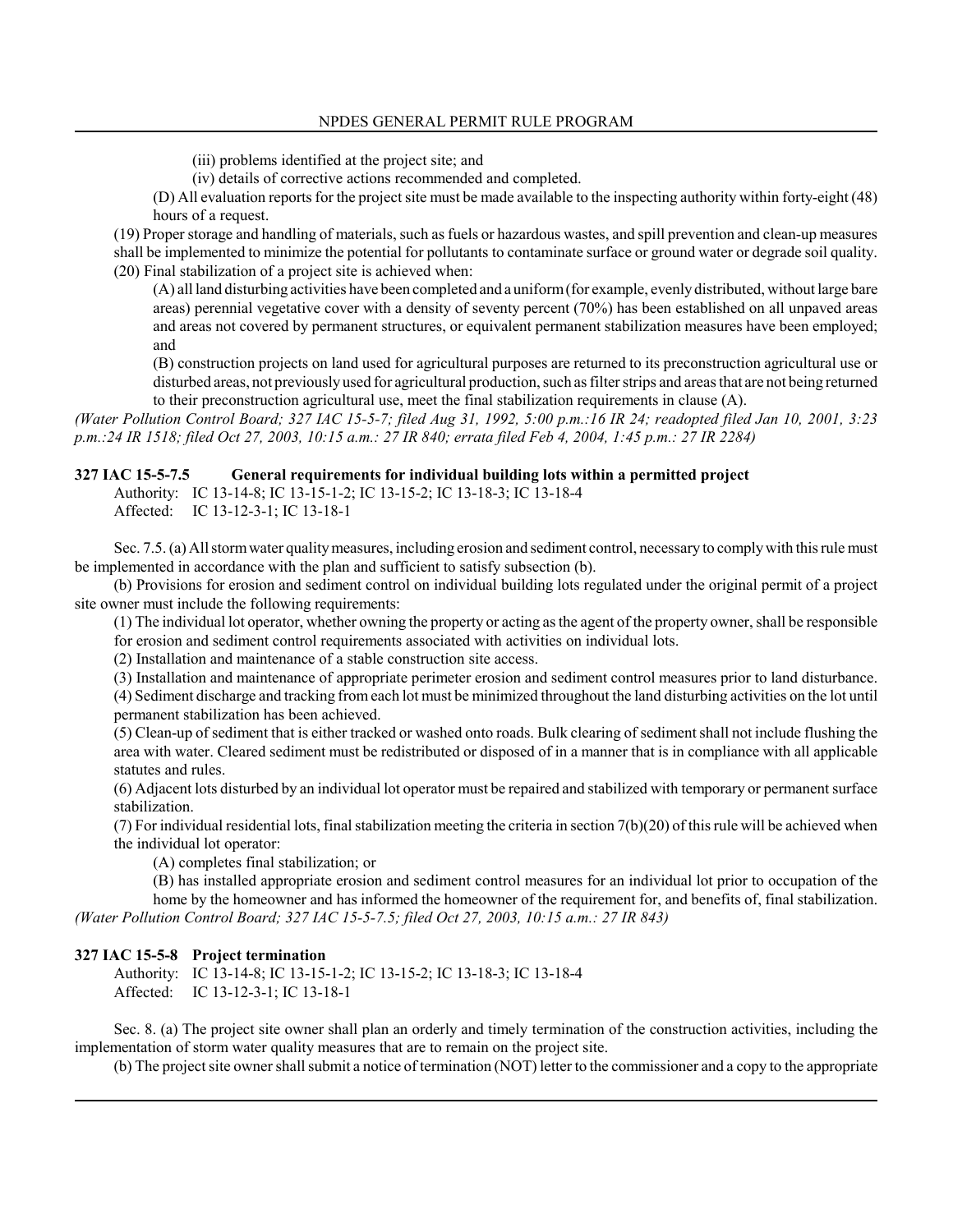SWCD or other designated entity in accordance with the following:

(1) Except as provided in subdivision (2), the project site owner shall submit an NOT letter when the following conditions have been met:

(A) All land disturbing activities, including construction on all building lots, have been completed and the entire site has been stabilized.

(B) All temporary erosion and sediment control measures have been removed.

The NOT letter must contain a verified statement that each of the conditions in this subdivision has been met.

(2) The project site owner may submit an NOT letter to obtain early release from compliance with this rule if the following conditions are met:

(A) The remaining, undeveloped acreage does not exceed five (5) acres, with contiguous areas not to exceed one (1) acre.

(B) A map of the project site, clearly identifying all remaining undeveloped lots, is attached to the NOT letter. The map must be accompanied by a list of names and addresses of individual lot owners or individual lot operators of all undeveloped lots.

(C) All public and common improvements, including infrastructure, have been completed and permanently stabilized and have been transferred to the appropriate local entity.

(D) The remaining acreage does not pose a significant threat to the integrity of the infrastructure, adjacent properties, or water quality.

(E) All permanent storm water quality measures have been implemented and are operational.

(c) Following acceptance of the NOT letter and written approval from the department for early release under subsection (b), the project site owner shall notify all current individual lot owners and all subsequent individual lot owners of the remaining undeveloped acreage and acreage with construction activity that they are responsible for complying with section 7.5 of this rule. The remaining individual lot owners do not need to submit an NOI letter or NOT letter. The notice must contain a verified statement that each of the conditions in subsection (b)(2) have been met. The notice must also inform the individual lot owners of the requirements to:

(1) install and maintain appropriate measures to prevent sediment from leaving the individual building lot; and

(2) maintain all erosion and sediment control measures that are to remain on-site as part of the construction plan.

(d) The SWCD, DNR-DSC, other entity designated by the department or a regulated MS4 entity, or the department may inspect the project site to evaluate the adequacy of the remaining storm water quality measures and compliance with the NOT letter requirements. If the inspecting entity finds that the project site owner has sufficiently filed an NOT letter, the entity shall forward notification to the department. Upon receipt of the verified NOT letter by the department and receipt of written approval from the department, the project site owner shall no longer be responsible for compliance with this rule.

(e) After a verified NOT letter has been submitted for a project site, maintenance of the remaining storm water quality measures shall be the responsibility of the individual lot owner or occupier of the property. *(Water Pollution Control Board; 327 IAC 15-5-8; filed Aug 31, 1992, 5:00 p.m.: 16 IR 25; readopted filed Jan 10, 2001, 3:23 p.m.: 24 IR 1518; filed Oct 27, 2003, 10:15 a.m.: 27 IR 843)*

#### **327 IAC 15-5-9 Standard conditions**

Authority: IC 13-1-3-4; IC 13-1-3-7; IC 13-7-7; IC 13-7-10-1 Affected: IC 13-1-3; IC 13-7

Sec. 9. The standard conditions for NPDES general permit rules under 327 IAC 15-4 shall apply to this rule. *(Water Pollution Control Board; 327 IAC 15-5-9; filed Aug 31, 1992, 5:00 p.m.: 16 IR 26; readopted filed Jan 10, 2001, 3:23 p.m.: 24 IR 1518)*

#### **327 IAC 15-5-10 Inspection and enforcement**

Authority: IC 13-13-5-2; IC 13-15-1-2; IC 13-15-2-1; IC 13-18-3-1; IC 13-18-3-2; IC 13-18-3-3; IC 13-18-3-13; IC 13-18-4- 1; IC 13-18-4-3

Affected: IC 13-14-10; IC 13-15-7; IC 13-18-3; IC 13-18-4; IC 13-30

Sec. 10. (a) The department or its designated representative may inspect any project site involved in construction activities